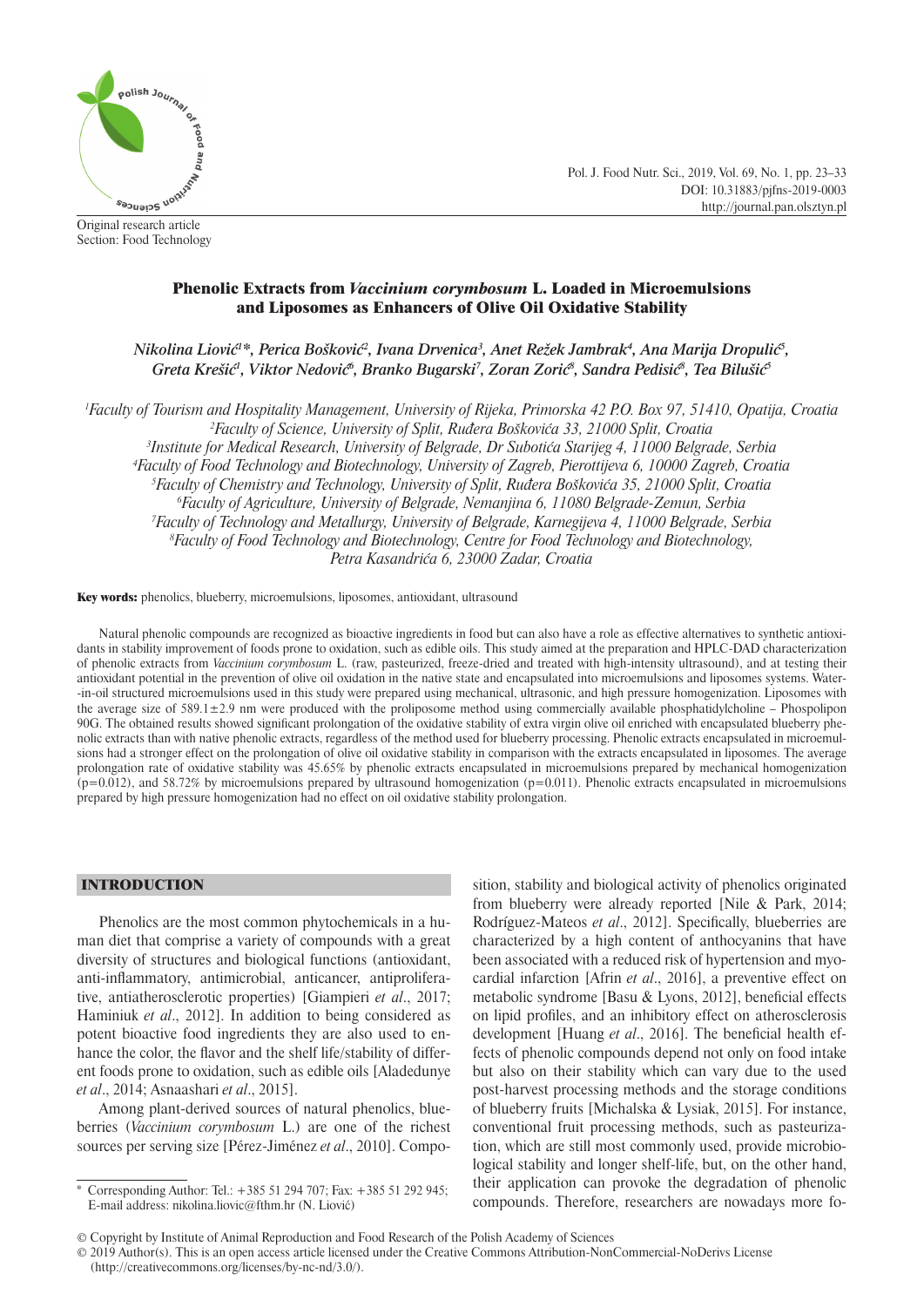*et al*., 2011]. Apart from the conventional and modern processing technologies used to preserve phenolics, the use of various encapsulation methods has become extremely important for further protection of these unstable compounds and prolongation of their biological activities. In that sense, the use of different encapsulation techniques (spray drying, coacervation, emulsions, liposomes, micellae, nanoparticles, freeze-drying, cocrystallization) in combination with phenolic extracts or pure phenolic compounds has been reported so far [Chatzidaki *et al*., 2015; Drvenica *et al*., 2017]. The use of emulsions is considered as one of the most promising and rapidly developing tools in the food industry due to their high-efficiency encapsulation rate, the maintenance of chemical stability of a targeted compound, and its controlled release [Lu *et al.*, 2016]. The mean droplet diameter of emulsions within food systems is typically somewhere between 100 nm and 100  $\mu$ m. If dispersed phase droplets sizes are less than 100 nm, these (nano)emulsions are referred to as microemulsions [McClements, 2012]. Microemulsions, in particular, have beneficial properties that are suitable for designing functional foods due to their optical clarity, thermodynamical stability (high stability to gravitational separation, flocculation, and coalescence), and improved absorption, stability and bioavailability of bioactive components [Xu *et al*., 2017]. Liposomes are also interesting encapsulation systems, which have been widely used in the pharmaceutical and food industries. Due to the amphiphilic nature of the phospholipid bilayer, they have the ability to carry a variety of lipophilic and hydrophilic bioactive compounds. In recent years, liposomes have been used for the encapsulation of different phenolic compounds, such as hibiscus extract [Gibis *et al*., 2014], resveratrol [Isailović *et al*., 2013], green tea catechin and epigallocatechin gallate [Rashidinejad *et al*., 2014], as well as curcumin [Gómez- -Mascaraque *et al*., 2017]. Gortzi *et al.* [2008] have proven that the antioxidant and antimicrobial activity of the *Myrtus communis* extract encapsulated in liposomes was higher compared to the extract in its pure form.

Despite the benefits arising from literature data on different processing methods used prior to the extraction of phenolics and their subsequent protection by encapsulation, there is a lack of such studies performed on blueberry fruits. Thus, the major objectives of this study were: (1) to determine and to compare the phenolic profile of blueberry extracts obtained from fruits in raw state and after pasteurization, freeze-drying, and high-intensity ultrasound by HPLC-DAD technique; (2) to prepare microemulsions using mechanical, ultrasound and high pressure homogenization, to characterize them and to encapsulate blueberry phenolic extracts into microemulsions; (3) to prepare and to characterize liposomes and to encapsulate blueberry phenolic extracts into liposome systems; and finally (4) to determine the effect of native and encapsulated blueberry phenolic extracts on olive oil oxidative stability by a Rancimat instrument.

24 *Encapsulated Phenols Enhance Olive Oil Stability*

TABLE 1. Experimental design of ultrasound treatment.

| Sample         | Amplitude<br>$(\%)$ | Treatment time<br>(min) | E<br>(J) |
|----------------|---------------------|-------------------------|----------|
| A <sub>1</sub> | 100                 | 6                       | 26621    |
| A2             | 50                  | 6                       | 16154    |
| A <sub>3</sub> | 50                  | 9                       | 21385    |
| A4             | 100                 | 9                       | 33623    |
| A5             | 75                  | 6                       | 19904    |
| A <sub>6</sub> | 50                  | 3                       | 8625     |
| A7             | 75                  | 6                       | 20391    |
| A8             | 75                  | 3                       | 11101    |
| A <sub>9</sub> | 100                 | 3                       | 13902    |
| A10            | 75                  | 6                       | 19899    |
| A11            | 75                  | 9                       | 28762    |

# MATERIAL AND METHODS

# Sample preparation

Fresh blueberry samples were purchased in a local grocery store. One part of the samples was taken for dry matter determination and the other was blended into a blueberry puree. Part of the blueberry puree was separated and stored as a fresh control sample at –20°C under nitrogen atmosphere. The other part was subjected to subsequent processing. Total dry matter and moisture content were determined gravimetrically according to the AOAC 930.04 method by drying the samples in a thermal oven (Memmert, UF30, Schwabach, Germany) at 105°C until a constant weight has been achieved [Helrich, 1990].

### *Ultrasound treatment*

High intensity ultrasound treatment was performed with an ultrasonic processor SONICATOR S-4000 (Misonix Sonicators, Newtown, CT, USA) with a probe diameter of 19.1 mm, at a frequency of 20 kHz. Blueberry puree (100 mL) was placed in a beaker (200 mL), which was used as a treatment vessel. Ultrasonication was carried out for 3, 6 and 9 min at an amplitude of 50, 75, and 100%. The experiment was designed in STATGRAPHICS Centurion (Stat Point Technologies, Inc., Warrenton, VA, USA) software using Multi-Factor Categorical Design. The experiment consisted of 11 experimental trials and one of them was replicated to get a good estimate of a potential experimental error (Table 1). Repetition experiments were carried out after other experiments followed by the order of runs designed by the program. After all treatments, the samples were stored at –20°C.

### *Freeze drying*

Freeze drying was carried out in a freeze dryer (Labconco, Kansas City, USA) at a temperature of –55°C. Freeze-dried blueberries were finely ground into a powder and stored in a dry and dark place at the temperature below 20°C.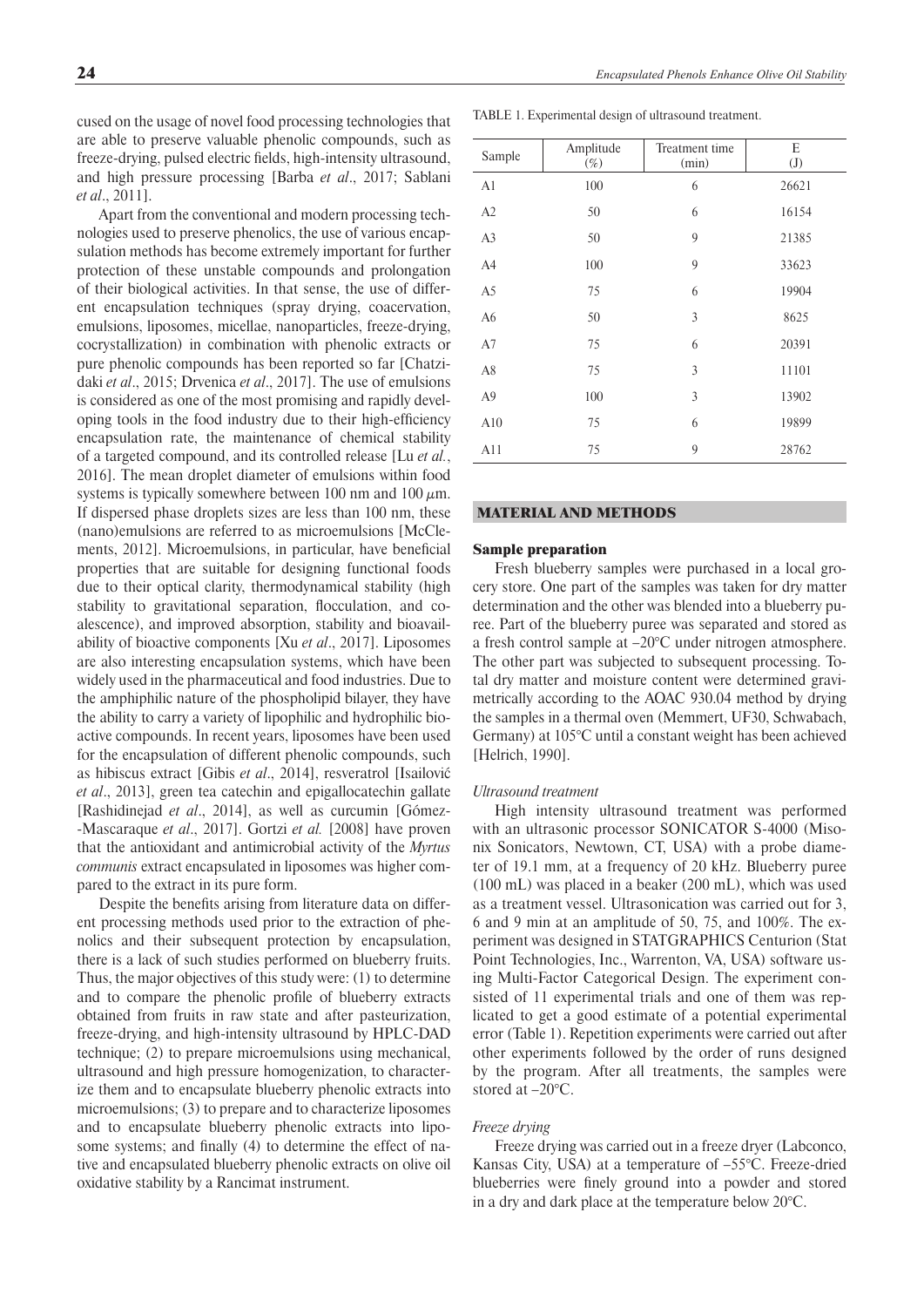#### *Pasteurization*

Pasteurization was performed in a thermal oven (Memmert, UF30, Schwabach, Germany) at the temperature of 80°C for 5 min after which the sample was cooled down in cold water. The extraction of phenolics was done immediately after the pasteurization treatment.

# Phenolics extraction and determination of total phenolic content

Extraction of phenolic compounds from blueberry samples was carried out according to the method described by Dragović-Uzelac *et al.* [2010]. Briefly, 5 g of blueberry puree and 0.5 g of freeze-dried blueberry powder were weighed and extracted using 20 mL of 80% (v/v) aqueous ethanol for 20 min under nitrogen atmosphere and filtered through filter paper Whatmann no. 40 (Whatmann International Ltd., Kent, UK) using a Büchner funnel. The extraction of the residue was repeated and the filtrates were combined and adjusted to 50 mL in a volumetric flask with  $80\%$  (v/v) aqueous ethanol.

The total phenolic content (TPC) in extracts was determined using the Folin-Ciocalteau reagent [Singleton & Rossi, 1965], and results were expressed as gallic acid equivalents (GAE) per 100 g of fresh weight (fw). All determinations were run in triplicate.

### Analysis of phenolic compounds using HPLC-DAD

Chromatographic separation was performed using an HPLC instrument with Agilent 1260 Infinity quaternary LC system (Agilent Technologies, Santa Clara, CA, USA) equipped with a photodiode array detector (PDA), an automatic injector, and ChemStation software. Extracts were previously filtered through a  $0.45$ - $\mu$ m pore size membrane filter (Macherey-Nagel GmbH  $& Co. KG, Düren, Germany$ ). The separation of compounds was performed on a Nucleosil 100–5C18, 5  $\mu$ m (250 mm  $\times$  4.6 mm i.d.) column (Macherey--Nagel GmbH & Co. KG, Düren, Germany). Solvent composition and gradient conditions were as previously described by Zorić *et al*. [2014].

For gradient elution, mobile phase A contained 3% of formic acid in water  $(v/v)$ , while solution B contained 3% of formic acid in 80% acetonitrile  $(v/v)$ . The elution program was as follows: 0–28 min 0% B, 28–35 min 25% B, 35–40 min 50% B, 40–45 min 80% B, and for the last 10 min again 0% B at a flow rate of 0.8 mL/min. The injection volume was  $5 \mu$ L. Calculation of the concentrations was based on the external standard method and the compounds were identified by comparing their retention times and absorption spectra with those of the authentic standards (anthocyanins were identified at 520 nm, phenolic acid at 280 nm and flavonol glycoside at 360 nm).

All anthocyanin standards, delphinidin-3-glucoside (D- -3-G), cyanidin 3-glucoside (C-3-G), petunidin 3-glucoside (Pt-3-G), peonidin 3-glucoside (Pn-3-G), and malvidin 3-glucoside (M-3-G) were prepared as stock solutions in acidified methanol (1% of formic acid in methanol, v/v) at a concentration of 100 mg/L. Working standard solutions were prepared by diluting the stock solution to yield five concentrations in a range from 20 to 100 mg/L.

Standards of quercetin-3-glucoside (Q-3-G) and chlorogenic acid (CA) were prepared as stock solutions in ethanol/water (8:2, v/v) at the following concentrations: Q-3-G 400 mg/L and CA 52 mg/L. Working standard solutions were prepared by diluting the stock solution to yield five concentrations in the range from 80 to 400 mg/L for Q-3-G and from 10.4 to 52 mg/L for CA. The results were expressed in mg per 100 g of fresh weight, as mean value  $\pm$  standard deviation  $(N=2$  replicates).

#### Preparation of microemulsions

Two microemulsion samples (ME-1 and ME-2) were prepared using the best combination of extra virgin olive oil as an oil phase at the percentage obtained from preliminary studies by diluting the combination of oil and a surfactant/cosurfactant mixture with water using a magnetic stirrer and an Ultra-Turrax T25 Homogenizer (IKA Labortechnik, Staufen, Germany) for 5 min. The surfactant to cosurfactant ratio (*i.e.* Tween 80 to ethanol) was 9:1 (w/w). The mixture turned from turbid through opaque to a translucent yellow mixture, forming a microemulsion. The obtained microemulsions contained: 70% (w/w) of the surfactant/cosurfactant mixture, 20% (w/w) of extra virgin olive oil, and 10% of aqueous phase in the case of ME-1 sample; and 70% (w/w) of the surfactant/cosurfactant mixture, 10% (w/w) of extra virgin olive oil, and 20% of aqueous phase in the case of ME-2 sample. Apart from the preparation of microemulsions by mechanical homogenization, a previously mentioned mixture containing water, olive oil, Tween 80 and ethanol was treated in a Ultrasonic Lab Homogenizer UP200S (Hielscher Ultrasonics GmbH, Teltow, Germany) for 5 min. The frequency was 20 kHz with an amplitude of 70%. The third way to prepare emulsion systems was to use a High-Pressure Homogenizer (EmulsiFlex-C3, Avestin Europe GmbH, Mannheim, Germany). Three cycles under 1000 bar were applied with the constant flow at 50 mL/min.

#### Preparation of liposomes

Liposomes with phenolic extracts were prepared using the proliposome method as described by Pravilovic *et al*. [2015]. This method, easy scalable for industrial application, implies the initial formation of a proliposome mixture containing lipid, ethanol, and water, which is eventually converted into liposomes by a simple dilution step [Perrett *et al*., 1991]. Commercially available soy lecithin Phospholipon 90G (Phospholipid GmbH, Köln, Germany), which consists of phosphatidylcholine (min. 94%), was used for the preparation of liposomes. Namely, the mixture of Phospholipon 90G with an adequate amount of ethanol and water (1:0.8:2, w/w/w) was heated up to 60°C in a sealed beaker with continuous stirring at 800 rpm until a homogenous dispersion has been obtained. After cooling the mixture down to 25°C, a small portion of phenolic extract was added to the dispersion while stirring at 800 rpm during the next 30 min to obtain the final liposomal formulation. The ratio between phenolic extracts and Phospholipon 90G used in liposomes was 1:10 (w/w).

# Characterization of microemulsions and liposomes

*Droplet size, polydispersity index, and zeta potential determination*

The droplet size, polydispersity index (PDI), and zeta potential of microemulsions and liposome samples were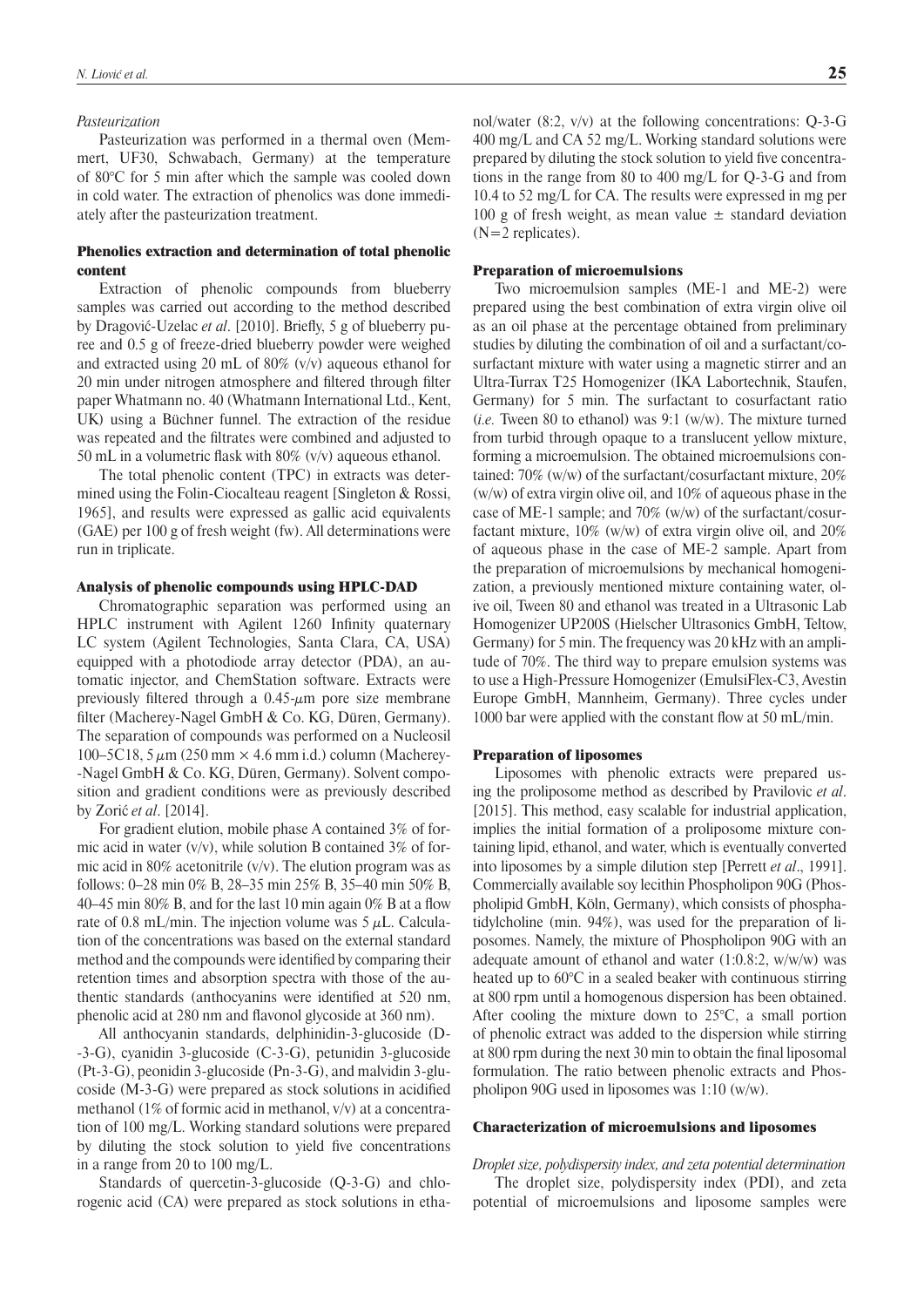measured with photon correlation spectroscopy using Zetasizer Nano ZS (Malvern Panalytical Ltd, Malvern, UK). Each sample was measured three times at the room temperature and the averages were taken as a result. Furthermore, the liposome samples were diluted by 1000 with ultra-pure water before the measurements to avoid multiple scattering effects. Physical stability of the prepared liposomes stored at  $+4^{\circ}$ C was monitored through repeated photon correlation spectroscopy measurements after 7, 14, and 21 days.

#### *Liposome encapsulation efficiency*

The encapsulation efficiency in liposomes was calculated based on the determination of TPC through centrifugal separation of un-encapsulated phenolic extract from loaded liposomes, as described by Isailović *et al*. [2013].

#### *Viscosity, conductivity, and surface tension measurements*

The viscosity of microemulsion samples was measured at  $25^{\circ}$ C with a Brookfield viscometer (LVDV-E, Brookfield Engineering Laboratories, Middleboro, MA, USA) using spindle no. 61. with a shear rate of 30 rpm. The electrical conductivity and surface tension of microemulsion samples were also measured at 25°C with a conductivity meter (inoLab 7310, WTW GmbH, Weilheim, Germany) using conductivity cells with a cell constant of 1.0 and a tensiometer (SIGMA 703D, Biolin Scientific Oy, Espoo, Finland) using the ring method, respectively. The conductivity of liposome samples was determined using a Zetasizer Nano ZS apparatus (Malvern Panalytical Ltd, Malvern, UK). All measurements were performed in triplicate.

#### *Physical stability study*

The physical stability of microemulsions (ME-1 and ME-2) was studied with regard to the thermal stability and centrifugation effects. Microemulsions were kept at different temperatures (4°C, 25°C, and 35°C) and observed for phase separation, precipitation or flocculation. Also, microemulsions were centrifuged (Sorvall RC 5B Superspeed Centrifuge, Dupont, Newton, USA) at 8000 rpm for 20 min at the temperature of 25°C and inspected for any change in their homogeneity.

### Evaluation of the antioxidant potential of phenolic extracts with the Rancimat method

The oxidative stability of extra virgin olive oil enriched with phenolic extracts from blueberries (in the native form and encapsulated in microemulsions and liposomes) was evaluated using a Rancimat 743 instrument (Metrohm, Herisau, Switzerland) to monitor the progress of accelerated oxidation at the temperature of 120°C. The olive oil samples (3 g) were enriched with 0.2 g of phenolic extracts and with 0.4 g of microemulsions and liposomes containing phenolic extracts (2:1 ratio).

The samples were tested at a temperature of  $120^{\circ}$ C ( $\Delta$ T= 1.4 $^{\circ}$ C) with a constant air flow of 20 L/h. The conductivity was measured as a function of time and the results are expressed as a prolongation of the induction time (in hours). All determinations were performed in triplicate, and the results are presented as mean value  $\pm$  standard deviation.

#### Statistical analysis

Data analyses were performed using MedCalc Statistical Software version 14.8.1 (MedCalc Software, Ostend, Belgium; http://www.medcalc.org; 2014). Since the data could not meet the criteria of variance homogeneity (Levene's test) and normal distribution (determined with Shapiro–Wilks test), the analysis was performed with Kruskal-Wallis test. In all analyses, p-values of <0.05 were considered statistically significant.

### RESULTS AND DISCUSSION

# Influence of different processing treatments on blueberry phenolic profile and TPC

To the best of our knowledge, this study is the first report that compares the phenolic profile and TPC of blueberry extracts obtained from raw plant material, and from plant material treated by conventional (pasteurization) and modern processing technologies (freeze-drying, high-intensity ultrasound).

Table 2 shows contents of individual anthocyanins, flavonol glycosides, and chlorogenic acid in different blueberries extracts. As expected, anthocyanins were the most abundant phenolic compounds and five anthocyanidin glycosides were identified. The predominant anthocyanidin glycosides in fresh (A0), freeze-dried (AL), and in all ultrasound-treated samples (A1-A11) were malvidin and delphinidin glycosides that together accounted for almost 80% of all detected anthocyanins. The obtained results are in accordance with previously reported data [Neveu *et al*., 2010]. In the pasteurized sample (AP), due to thermal degradation, only malvidin and peonidin glycosides were detected and total anthocyanin content was reduced by almost 80%. Total anthocyanin content calculated as the sum of all individual anthocyanidin glycosides was lower in comparison to other studies [Može *et al*., 2011; Rodríguez-Mateos *et al*., 2012]. The content of chlorogenic acid in all samples was remarkably lower and that of flavonol glycosides was higher than previously reported data [Može *et al*., 2011; Neveu *et al*., 2010; Rodríguez-Mateos *et al*., 2012]. These differences may be attributed to the inherent variability in the plant material due to growing location and conditions but also because of different methodologies used to quantify phenolic compounds.

Concerning the TPC among different extracts (Table 3), the obtained results indicate that the freeze-dried extract had a 33% higher phenolic content as compared to the raw plant material (fresh, untreated puree). This is in accordance with the findings of Sablani *et al.* [2011] who reported improved retention of phytochemicals after freeze-drying treatment. Freeze-drying may lead to a higher extraction efficiency due to the formation of ice crystals which cause the rupturing of cell structure and thus better solvent access during the extraction [Keinänen & Julkunen-Tiitto, 1996]. Brownmiller *et al*. [2008] investigated the effect of thermal treatment on blueberry products and found a significant loss of anthocyanins (28 to 95%), which is in accordance with results of this study. Pasteurized blueberry puree had a significantly lower amount of total phenolics as compared to the raw sample due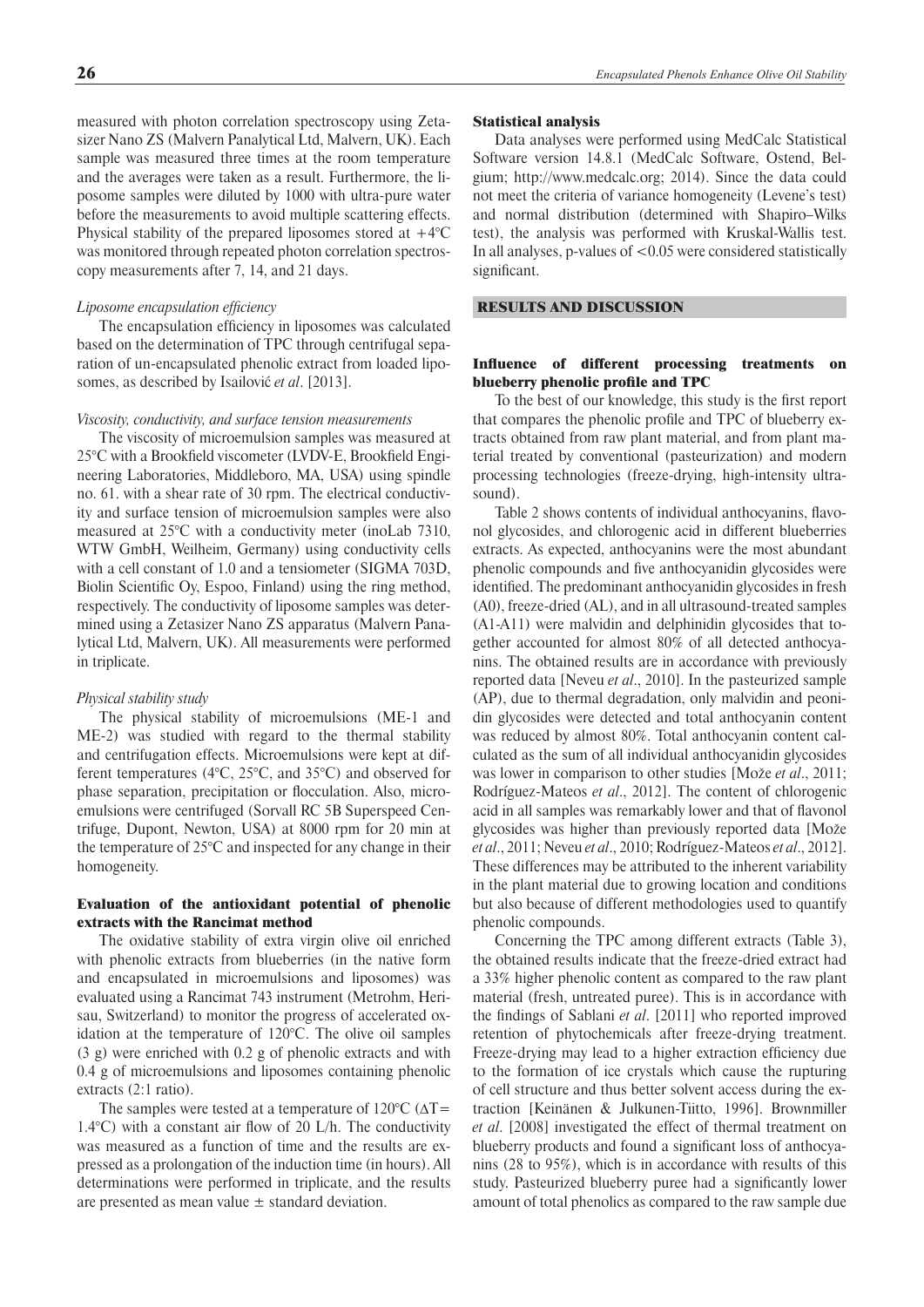|                                                                                                                                                                                                                                                                     |                                                                                                                                                                                                                                                                                                                                                                                                                                  |                  |                  |                  |                  |                  | Samples (mg/100 g fw)                                                                    |                  |                  |                  |                  |                  |                  |                  |
|---------------------------------------------------------------------------------------------------------------------------------------------------------------------------------------------------------------------------------------------------------------------|----------------------------------------------------------------------------------------------------------------------------------------------------------------------------------------------------------------------------------------------------------------------------------------------------------------------------------------------------------------------------------------------------------------------------------|------------------|------------------|------------------|------------------|------------------|------------------------------------------------------------------------------------------|------------------|------------------|------------------|------------------|------------------|------------------|------------------|
| Compound                                                                                                                                                                                                                                                            | $\lambda 0$                                                                                                                                                                                                                                                                                                                                                                                                                      | $\overline{A}$   | $\overline{A}$   | $\overline{A}$   | $\lambda2$       | $\lambda$ 3      | $\overline{4}$                                                                           | A5               | $\overline{A6}$  | $\Delta$         | A8               | A <sub>9</sub>   | A10              | A11              |
|                                                                                                                                                                                                                                                                     |                                                                                                                                                                                                                                                                                                                                                                                                                                  |                  |                  |                  |                  |                  | Anthocyanins                                                                             |                  |                  |                  |                  |                  |                  |                  |
| Del-3-gal                                                                                                                                                                                                                                                           | $14.71 \pm 0.03$                                                                                                                                                                                                                                                                                                                                                                                                                 |                  | $11.29 \pm 0.01$ | $6.55 \pm 0.02$  | $5.91 \pm 0.01$  | $7.19 \pm 0.01$  | $7.02 \pm 0.00$                                                                          | $5.32 \pm 0.01$  | $7.10 \pm 0.00$  | $6.56 \pm 0.01$  | $7.24 \pm 0.00$  | $6.74 \pm 0.05$  | $6.27 \pm 0.00$  | $6.45 \pm 0.06$  |
| Del-3-glu                                                                                                                                                                                                                                                           |                                                                                                                                                                                                                                                                                                                                                                                                                                  |                  |                  | $2.01 \pm 0.01$  | $1.42 \pm 0.02$  | $2.02 \pm 0.00$  | $1.74 \pm 0.05$                                                                          | $1.46 \pm 0.04$  | $1.73 \pm 0.04$  | $1.78 \pm 0.01$  | $1.85 \pm 0.00$  | $1.60 \pm 0.03$  | $1.43 + 0.00$    | $1.31 \pm 0.15$  |
| $Cy-3-gal$                                                                                                                                                                                                                                                          | $2.03 + 0.03$                                                                                                                                                                                                                                                                                                                                                                                                                    |                  | $1.89 \pm 0.01$  | $1.06 \pm 0.02$  | $1.01 \pm 0.01$  | $1.16 \pm 0.00$  | $1.03 \pm 0.01$                                                                          | $0.97 + 0.06$    | $1.20 \pm 0.00$  | $1.14 \pm 0.03$  | $1.26 \pm 0.01$  | $1.08 + 0.01$    | $1.08 \pm 0.03$  | $0.93 \pm 0.06$  |
| Del-3-ara                                                                                                                                                                                                                                                           | $9.11 \pm 0.01$                                                                                                                                                                                                                                                                                                                                                                                                                  |                  | $6.35 \pm 0.04$  | $5.36 \pm 0.00$  | $4.91 \pm 0.01$  | $6.14 \pm 0.09$  | $5.31 \pm 0.01$                                                                          | $4.66 \pm 0.05$  | $5.60 \pm 0.06$  | $5.18 \pm 0.11$  | $5.82 \pm 0.06$  | $5.05 \pm 0.05$  | $5.08 \pm 0.01$  | $4.89 \pm 0.01$  |
| Pet-3-gal                                                                                                                                                                                                                                                           | $9.10 \pm 0.00$                                                                                                                                                                                                                                                                                                                                                                                                                  |                  | $7.32 \pm 0.04$  | $3.84 \pm 0.05$  | $3.69 \pm 0.02$  | $4.23 \pm 0.01$  | $3.98 \pm 0.03$                                                                          | $3.41 \pm 0.01$  | $3.99 \pm 0.01$  | $3.64 \pm 0.07$  | $4.07 + 0.04$    | $3.74 \pm 0.00$  | $3.51 \pm 0.01$  | $3.52 \pm 0.03$  |
| Pet-3-glu                                                                                                                                                                                                                                                           | $0.89 \pm 0.01$                                                                                                                                                                                                                                                                                                                                                                                                                  |                  | $0.86 \pm 0.02$  | $2.30 \pm 0.01$  | $2.10 \pm 0.08$  | $2.59 \pm 0.02$  | $2.22 \pm 0.03$                                                                          | $2.08 \pm 0.01$  | $2.23 \pm 0.01$  | $2.18 \pm 0.01$  | $2.35 \pm 0.02$  | $2.05 \pm 0.06$  | $2.00 + 0.00$    | $1.91 \pm 0.00$  |
| Peo-3-gal                                                                                                                                                                                                                                                           | $0.78 + 0.02$                                                                                                                                                                                                                                                                                                                                                                                                                    | $1.35 \pm 0.07$  | $0.45 \pm 0.04$  | $0.59 \pm 0.01$  | $0.66 \pm 0.01$  | $0.56 \pm 0.00$  | $0.62 \pm 0.02$                                                                          | $0.51 \pm 0.03$  | $0.50 \pm 0.01$  | $0.40 + 0.00$    | $0.61 \pm 0.02$  | $0.51 \pm 0.01$  | $0.53 \pm 0.01$  | $0.40 \pm 0.02$  |
| Peo-3-glu                                                                                                                                                                                                                                                           | $3.91 \pm 0.02$                                                                                                                                                                                                                                                                                                                                                                                                                  |                  | $3.57 + 0.0$     | $3.49 \pm 0.04$  | $2.99 + 0.02$    | $3.30 \pm 0.01$  | $2.88 \pm 0.04$                                                                          | $2.60 \pm 0.08$  | $2.80 + 0.00$    | $2.78 \pm 0.01$  | $3.29 \pm 0.01$  | $2.89 \pm 0.02$  | $2.35 \pm 0.00$  | $2.52 \pm 0.02$  |
| Mal-3-gal                                                                                                                                                                                                                                                           | $31.54 \pm 0.13$                                                                                                                                                                                                                                                                                                                                                                                                                 | $14.86 \pm 0.06$ | $25.46 \pm 0.06$ | $17.69 \pm 0.04$ | $17.62 \pm 0.05$ | $18.96 \pm 0.02$ | $17.59 \pm 0.03$                                                                         | $16.35 \pm 0.07$ | $17.75 \pm 0.06$ | $16.59 \pm 0.11$ | $18.20 \pm 0.01$ | $17.18 \pm 0.03$ | $16.90 \pm 0.03$ | $15.95 \pm 0.00$ |
| Mal-3-glu                                                                                                                                                                                                                                                           | $0.84 \pm 0.03$                                                                                                                                                                                                                                                                                                                                                                                                                  | $4.47 + 0.00$    | $1.11 \pm 0.03$  | $8.45 \pm 0.01$  | $8.26 \pm 0.04$  | $9.13 \pm 0.01$  | $7.85 \pm 0.04$                                                                          | $7.35 \pm 0.02$  | $7.94 \pm 0.08$  | $7.78 + 0.01$    | $7.82 \pm 0.03$  | $7.45 + 0.00$    | $7.11 \pm 0.01$  | $7.12 \pm 0.7$   |
| $Mal-3-ara$                                                                                                                                                                                                                                                         | $16.63 \pm 0.09$                                                                                                                                                                                                                                                                                                                                                                                                                 |                  | $16.52 \pm 0.01$ | $12.33 \pm 0.04$ | $12.00 \pm 0.01$ | $13.05 \pm 0.05$ | $11.54 \pm 0.02$                                                                         | $10.94 \pm 0.04$ | $11.73 \pm 0.04$ | $11.28 \pm 0.03$ | $11.96 \pm 0.00$ | $11.25 \pm 0.03$ | $10.73 \pm 0.00$ | $10.34 \pm 0.04$ |
| Total                                                                                                                                                                                                                                                               | 89.54                                                                                                                                                                                                                                                                                                                                                                                                                            | 20.63            | 74.82            | 63.67            | 60.57            | 68.15            | 61.78                                                                                    | 55.65            | 62.57            | 59.31            | 64.47            | 59.54            | 56.9             | 55.34            |
|                                                                                                                                                                                                                                                                     |                                                                                                                                                                                                                                                                                                                                                                                                                                  |                  |                  |                  |                  |                  | Other phenolics                                                                          |                  |                  |                  |                  |                  |                  |                  |
| $Q$ (der.1)                                                                                                                                                                                                                                                         | $4.54 \pm 0.08$                                                                                                                                                                                                                                                                                                                                                                                                                  |                  | $10.40 \pm 0.04$ | $7.31 \pm 0.01$  | $5.00 \pm 0.04$  | $5.51 \pm 0.01$  | $5.03 \pm 0.02$                                                                          | $5.99 \pm 0.02$  | $6.47 \pm 0.04$  | $5.99 \pm 0.02$  | $7.79 \pm 0.02$  | $7.76 \pm 0.06$  | $6.98 \pm 0.05$  | $6.45 \pm 0.01$  |
| $Q$ (der.3)                                                                                                                                                                                                                                                         | $2.79 \pm 0.02$                                                                                                                                                                                                                                                                                                                                                                                                                  | $0.17 + 0.00$    |                  |                  |                  | $1.34 \pm 0.01$  |                                                                                          |                  |                  |                  |                  |                  |                  |                  |
| $Q-3-glu$                                                                                                                                                                                                                                                           | $4.55 \pm 0.01$                                                                                                                                                                                                                                                                                                                                                                                                                  | $2.01 \pm 0.01$  | $\overline{1}$   | $\overline{1}$   |                  |                  | $0.97 + 0.6$                                                                             | $\mathbb I$      | $0.93 \pm 0.04$  | $0.90 \pm 0.00$  | $1.00 + 0.02$    | $0.89 \pm 0.01$  | $0.98 \pm 0.02$  | $0.83 + 0.00$    |
| $Q$ (der.5)                                                                                                                                                                                                                                                         | $1.72 \pm 0.04$                                                                                                                                                                                                                                                                                                                                                                                                                  | $0.73 + 0.04$    | $2.39 \pm 0.01$  | $1.77 \pm 0.01$  | $1.70 \pm 0.01$  | $2.03 \pm 0.00$  | $1.67 + 0.00$                                                                            | $1.61 \pm 0.01$  | $1.68 \pm 0.03$  | $2.75 \pm 0.00$  | $2.04 \pm 0.01$  | $2.05 \pm 0.05$  | $1.95 \pm 0.06$  | $2.95 \pm 0.07$  |
| S                                                                                                                                                                                                                                                                   | $7.74 \pm 0.06$                                                                                                                                                                                                                                                                                                                                                                                                                  | $5.64 \pm 0.06$  | $9.68 \pm 0.02$  | $3.04 \pm 0.05$  | $2.01 \pm 0.01$  | $3.23 \pm 0.01$  | $3.04 \pm 0.02$                                                                          | $7.58 \pm 0.00$  | $2.07 + 0.00$    | $3.36 \pm 0.01$  | $2.78 \pm 0.01$  | $2.95 \pm 0.07$  | $2.32 \pm 0.01$  | $2.90 \pm 0.02$  |
| <b>Total</b>                                                                                                                                                                                                                                                        | 21.34                                                                                                                                                                                                                                                                                                                                                                                                                            | 8.55             | 22.47            | 12.12            | 8.71             | 12.11            | 10.71                                                                                    | 15.18            | 11.15            | 13.00            | 13.61            | 13.65            | 12.23            | 13.13            |
| din-3-arabinoside; Pet-3-gal = Petunidin-3- galactoside; Pet-3-glu = Petunidin-3-gulooside; Peo-3-gal actoside; Peo-3-glu = Peonidin-3-glu coside; Nal-3-gal = Malvidin-3-galactoside; Nal-3-glu<br>$=$ Malvidin-3-glucoside; Mal-3-ara $=$ Malvidin-3-arabinoside. | $Q = Quercetin-3-gluccoid; CA = Chlorogenic acid; Det-3-gal = Dephinidin-3-galactoside; Det-3-glu = Delphinidin-3-gluccoside; Cy-3-gal = Cyanidin-3-galactoside; Det-3-ana = Delplin-3-galactoside; Det-3-ana$<br>Results are expressed as mean value $\pm$ SD. Dry matter content in freeze-dried sample was 98% and in other samples 15.88%.<br>Untreated (fresh) sample was denoted as A0, pasteurized sample as AP, freeze-d |                  |                  |                  |                  |                  | lried (lyophilized) sample as AL and ultrasound treated samples as A1-A11 (see Table 1). |                  |                  |                  |                  |                  |                  |                  |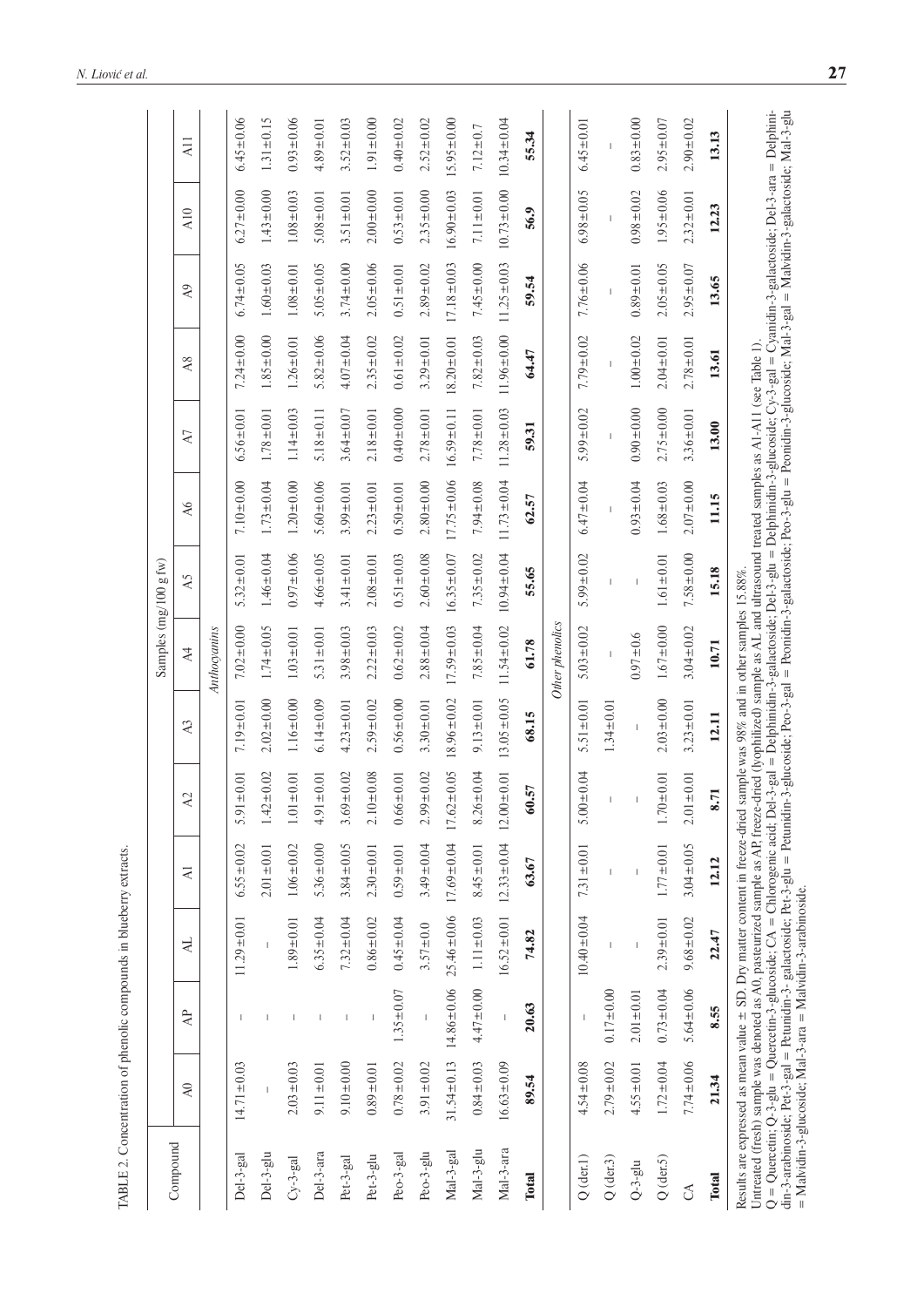TABLE 3. Total phenolic content (TPC) of blueberry extracts.

|                | TPC (mg $GAE/100$ g fw)           |        |        |  |  |  |
|----------------|-----------------------------------|--------|--------|--|--|--|
| Sample         | Median                            | Min    | Max    |  |  |  |
| A <sub>0</sub> | 312.58 <sup>b</sup>               | 302.02 | 338.98 |  |  |  |
| AP             | $276.67^{\text{a,c,d,f,i,l,m,n}}$ | 197.47 | 288.28 |  |  |  |
| AL             | $417.54^{b,d,e,g,h,j,k,m}$        | 391.87 | 419.25 |  |  |  |
| A <sub>1</sub> | 327.36b,c                         | 280.90 | 333.70 |  |  |  |
| A <sub>2</sub> | 284.06c,f,i,l                     | 274.56 | 287.23 |  |  |  |
| A <sub>3</sub> | 321.02b,e,h                       | 315.74 | 341.09 |  |  |  |
| A <sub>4</sub> | 290.40 <sup>c</sup>               | 285.12 | 308.35 |  |  |  |
| A <sub>5</sub> | 289.34c,f,i                       | 268.22 | 292.51 |  |  |  |
| A6             | 332.64b,e,h,j                     | 325.25 | 332.64 |  |  |  |
| A7             | $284.06^{c,i}$                    | 254.50 | 326.30 |  |  |  |
| A8             | 307.30 <sup>c</sup>               | 283.01 | 319.97 |  |  |  |
| A <sub>9</sub> | 355.87b,e                         | 279.84 | 365.38 |  |  |  |
| A10            | 321.02b,c                         | 283.01 | 350.59 |  |  |  |
| A11            | 325.25 <sup>b</sup>               | 295.68 | 326.30 |  |  |  |
| p-value        | 0.041                             |        |        |  |  |  |

Medians compared with Kruskal Wallis test. Statistically significant differences (p<0.05) from: <sup>a</sup>A0, <sup>b</sup>AP, <sup>c</sup>AL, <sup>d</sup>A1, <sup>c</sup>A2, <sup>f</sup>A3, <sup>g</sup>A4, <sup>h</sup>A5, <sup>i</sup>A6, <sup>j</sup>A7,<br>kas +a9 ma10 na11 A8, <sup>1</sup>A9, <sup>m</sup>A10, <sup>n</sup>A11.

 $A0 =$  Untreated (fresh) sample;  $AP =$  pasteurized sample;  $AL =$  freeze-dried (lyophilized) sample; A1-A11 = ultrasound treated samples (see Table 1).

to thermal sensitivity of phenolics. However, another study has shown that pasteurization significantly decreased only anthocyanin content but not TPC which could be explained by condensation reactions between anthocyanins and other polymeric compounds resulting in the formation of polymerized phenolic compounds that can be detected with the Fo-

lin-Ciocalteau reagent [Casati *et al*.2017]. In addition, an interesting study conducted by Howard *et al*. [2016] showed that stability of anthocyanins during pasteurization can be achieved with previous acidification of juice samples to pH 2.1. No significant changes in TPC were observed after ultrasound treatments, however, the recovery of phenolics mostly increased after the shortest treatment (3 min) at amplitudes of 50 and 100%. A slight decrease in total phenolic content was found at higher temperatures at the end of the process and this effect was more pronounced with longer treatments time (6 and 9 min). Overall, the obtained results showed that none of the ultrasound treatments had negative effects on the TPC of the blueberry fruits. As previous studies showed, ultrasonic treatments can ensure the microbial safety of foods, while their influence on phenolic compounds is minimal [Golmohamadi *et al*., 2013].

# Characterization of microemulsions and liposomes

For the characterization of microemulsions and liposome systems, particle size as well as particle size distribution represent indispensable factors due to their effect on the emulsification properties, viscosity, and stability.

Emulsion systems used in this study were prepared by mechanical, ultrasound and high pressure homogenization to obtain microemulsions with enhanced stability. Regardless of the preparation technique, the microemulsion samples had a droplet size distribution with a PDI value of  $0.683 \pm 0.015$  and droplet size of  $50.43 \pm 8.17$  nm for microemulsion 1 (ME-1) and a PDI value of  $0.722 \pm 0.023$  and droplet size of  $9.87 \pm 1.63$  nm for microemulsion 2 (ME-2), which indicates that a stable microemulsion was formed. Focusing on size distribution by intensity in Figure 1, large peaks around 1000 nm may be caused by few large particles (commonly called ''dust'') which are also the main reason of higher PDI. A confirmation of these previous statements is the absence of these peaks in size distribution by number.



FIGURE 1. The droplet size distribution by intensity, volume, and number for: a) ME-1 and b) ME-2 microemulsion, as well as a refractive index, zeta-potential, conductivity, surface tension, and viscosity. Composition of ME-1 and ME-2 is provided in Materials and Methods section.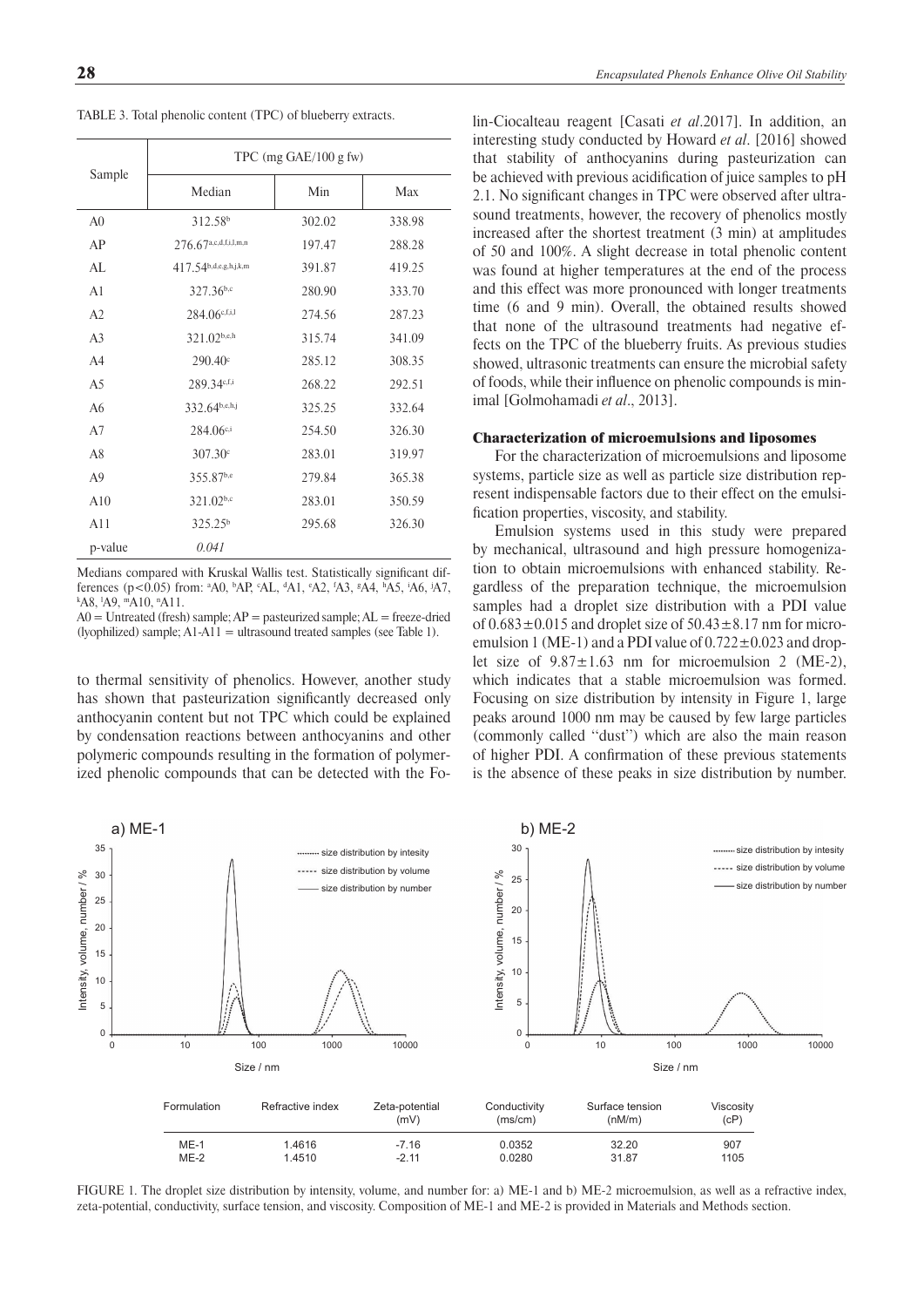The obtained results are in accordance with the study by Jafari *et al.* [2006], who concluded that emulsification required optimal conditions for both methods beyond which the emulsion sizes would either increase or have little change with further processing. It is well known that there is a strong correlation between the specific structure of the microemulsion systems and their electrical conductive behavior, where phase systems ("oil in water" or "water in oil") of the microemulsions were determined by measuring specific conductivity [Eicke *et al.*, 1989]. In this study, microemulsion formulations had a specific conductivity of  $0.035$  mS/cm for ME-1 and  $0.028$  mS/cm for ME-2, which indicates the "water in oil" structure of microemulsions. Also, "water in oil" structure of microemulsions is confirmed with color tests. The mean viscosity of formulations was 907 cps for ME-1 and 1105 cps for ME-2. The highest viscosity was found for ME-2, which indicates a possible change from "water in oil" to a bicontinuous structure. The surface tension of the formulations was 32.20 mN/m for ME-1 and 31.67 mN/m for ME-2. It can be concluded that both samples had a "water-in-oil" structure because the surface tension and refractive index values were very close to the values of an oil continuous phase. The visual examination experiment was carried out over a period of 6 months in weekly intervals for the first 3 months and monthly intervals for the subsequent months. The visual observation showed no evidence of phase separation or any precipitation or flocculation. These samples also revealed no sign of phase separation under centrifugation stress at 8000 rpm for 20 min. The centrifugation tests showed that microemulsions remained homogenous without any phase separation, which points to their good physical stability.

The two produced microemulsions, ME-1 and ME-2, were used as a "premix" for further investigation on the blueberry phenolic extract incorporation by an appropriate method in a portion of 30% (v/v). Interestingly, the microemulsion containing phenolic extracts from blueberries had nearly



FIGURE 2. The size distribution by intensity, volume, and number of liposomes used in the study, as well as the zeta-potential and conductivity.

the same size distribution as the one without extracts (data not shown). Incorporation of various phenolic compounds in microemulsions results in small changes in the apparent hydrodynamic diameter of the aqueous droplets [Chatzidaki *et al.*, 2015]. This result was also confirmed by Jafari *et al.* [2006] that a critical point above which the emulsions become "over-processed" exists and that only slight effect on emulsion droplet size can be achieved from "premix" (ME-1 and ME-2) to final emulsions. This outcome was established even when different methods were combined ( mechanical homogenization for premix production and high-pressure homogenization for final emulsion formation), as shown by the study of Juttulapa *et al.* [2017].

The average size of liposomes (z-average) used in this study was  $589.1 \pm 2.9$  nm. The size distribution of liposomes shown in Figure 2 by intensity, volume, and number %, revealed very monodispersed distribution with a PDI of  $0.172 \pm 0.019$ . This result was in agreement with a study of Isailović *et al*. [2013], where in a comparison of a few different methods for the preparation of liposome, the proliposome method gave the lowest PDI value (below 0.2.), confirming once more its efficacy and relevance for industrial application. Liposome vesicles had a negative surface charge with mean zeta potential of  $-39.1 \pm 0.9$ , suggesting good electrostatic stabilization of dispersion against aggregation [Isailović *et al*., 2013; Rashidinejad *et al*., 2014]. This was also confirmed by the stability test results, where the mean diameter of liposomes did not change by more than 9% during three weeks of storage at  $+4^{\circ}$ C (data not shown). Liposomes containing phenolic extracts from blueberries had nearly the same size as liposomes without extracts. This outcome is consistent with the results reported by Gibis *et al*. [2014] who encapsulated hibiscus extract in soy lecithin liposomes. Furthermore, loaded liposomes showed no significant change of mean zeta potential, indicating that phenolics are located inside the vesicles, most likely *via* hydrogen bonding between polar head groups of liposomes and phenolics, and hydrophobic interactions of hydrophobic moieties of the phenolics and the fatty acid tails of phospholipids in liposomes [Gibis *et al.*, 2012]. The encapsulation efficiency of the produced liposomal formulation was  $70.5 \pm 0.8\%$ , which is very similar to other reports of lecithin liposomes loading green tea and hibiscus extracts [Gibis *et al*., 2014; Rashidinejad *et al*., 2014].

# The effect of native and encapsulated blueberry phenolic extracts on the oxidative stability of edible oil

The use of antioxidants in the food industry has an important role since oxidation of edible oils is one of the major challenges. There are few studies that evaluated the effect of fruit phenolic compounds on the prolongation of the oxidative stability of edible oils [Aladedunye *et al*., 2014; Asnaashari *et al*., 2015]. However, there is a lack of studies focused on the use of microemulsions and/or liposomes to enhance the effect of phenolic compounds in the prolongation of the edible oil oxidative stability. In that sense, this is the first comparative study about the effect of native and encapsulated blueberry phenolic extracts on the oxidative stability of extra virgin olive oil measured with theRancimat apparatus. Extra virgin olive oil was used as a matrix because it represents one of the healthiest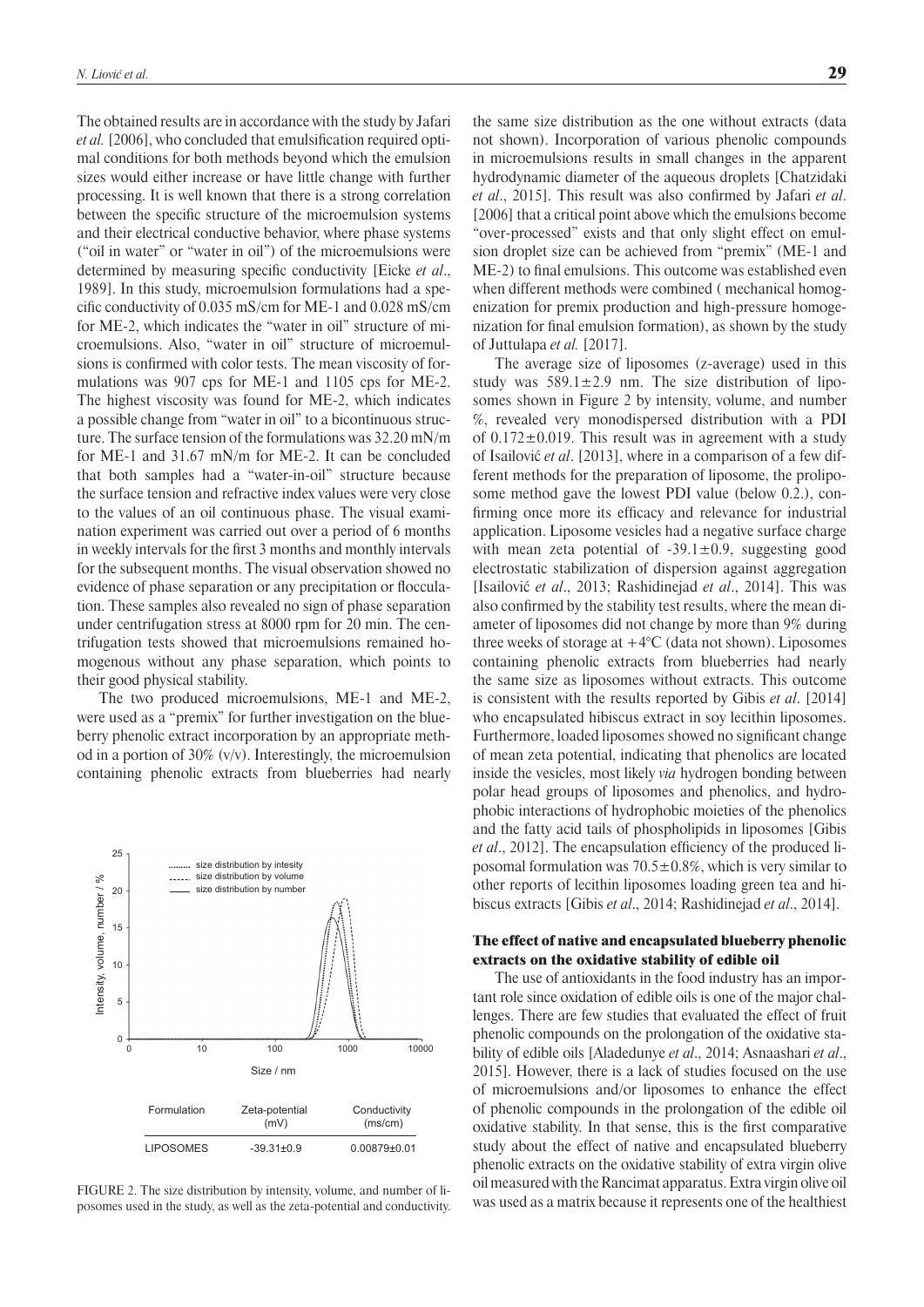|                |                              | $ME-1$                       |                              | $ME-2$                       |                               |                   |
|----------------|------------------------------|------------------------------|------------------------------|------------------------------|-------------------------------|-------------------|
| Sample         | Phenolic extracts            | Mechanical<br>homogenization | Ultrasound<br>homogenization | Mechanical<br>homogenization | Ultrasound<br>homogenization  | Liposomes         |
| A <sub>0</sub> | 0.00                         | $3.90 \pm 0.31*$             | $3.45 \pm 0.20^*$            | $1.20 \pm 0.06$              | $5.78 \pm 0.28$ *             | $3.05 \pm 0.11*$  |
| AP             | $0.62 \pm 0.13$ <sup>*</sup> | $0.78 \pm 0.31$              | $2.77 \pm 0.13$ *            | $4.62 \pm 0.33*$             | $5.76 \pm 0.17^*$             | $8.87 \pm 0.20$ * |
| AL             | 0.00                         | $2.88 \pm 0.06^*$            | $7.42 \pm 0.07*$             | $1.99 \pm 0.20^*$            | $5.55 \pm 0.06^*$             | $3.63 \pm 0.14*$  |
| A <sub>1</sub> | $0.46 \pm 0.34*$             | $3.46 \pm 0.07^*$            | $9.89 \pm 0.21$ *            | $1.39 \pm 0.07^*$            | $6.86 \pm 0.23$ *             | $2.27 \pm 0.21$   |
| A2             | $0.94 \pm 0.25^*$            | $4.72 \pm 0.31^*$            | $10.29 \pm 0.16^*$           | $4.35 \pm 0.33^*$            | $3.71 \pm 0.17$               | $3.24 \pm 0.40^*$ |
| A <sub>3</sub> | $0.75 \pm 0.17^*$            | $9.91 \pm 0.27$ *            | $3.73 \pm 0.11^*$            | $7.42 \pm 0.31$ *            | $9.68 \pm 0.18^*$             | $3.40 \pm 0.20^*$ |
| A <sub>4</sub> | $0.95 \pm 0.13^*$            | $4.72 \pm 0.17^*$            | $15.15 \pm 0.18^*$           | $4.71 \pm 0.07^*$            | $11.02 \pm 0.13$ <sup>*</sup> | $4.34 \pm 0.13$ * |
| A <sub>5</sub> | 0.00                         | $10.22 \pm 0.20^*$           | $11.16 \pm 0.11^*$           | $4.89 \pm 0.11*$             | $5.14 \pm 0.34*$              | $3.19 \pm 0.31$ * |
| A <sub>6</sub> | 0.00                         | $1.86 \pm 0.31^*$            | $12.71 \pm 0.17^*$           | $6.07 \pm 0.10^*$            | $12.27 \pm 0.34*$             | $2.54 \pm 0.20$   |
| A7             | $0.02 \pm 0.14$              | $3.95 \pm 0.38^*$            | $5.21 \pm 0.06*$             | $3.01 \pm 0.33^*$            | $6.73 \pm 0.24*$              | $2.67 \pm 0.28$ * |
| A8             | $0.03 \pm 0.17$              | $3.49 \pm 0.35^*$            | $2.80 \pm 0.14*$             | $1.43 \pm 0.33^*$            | $4.05 \pm 0.31$ *             | $2.81 \pm 0.24*$  |
| A <sub>9</sub> | 0.00                         | $4.06 \pm 0.13$ *            | $8.05 \pm 0.20^*$            | $2.93 \pm 0.30^*$            | $8.26 \pm 0.35^*$             | $2.81 \pm 0.16^*$ |
| A10            | 0.00                         | $6.91 \pm 0.17^*$            | $14.18 \pm 0.13^*$           | $8.50 \pm 0.14*$             | $8.25 \pm 0.23$ *             | $3.14 \pm 0.27$ * |
| A11            | 0.00                         | $2.69 \pm 0.11$ <sup>*</sup> | $5.19 \pm 0.21$ *            | $4.30 \pm 0.20^*$            | $13.26 \pm 0.13^*$            | $2.58 \pm 0.14$   |
| p-value        | 0.029                        | 0.012                        | 0.011                        | 0.012                        | 0.011                         | 0.021             |

TABLE 4. The prolongation of the lag phase of the oxidative stability of olive oil (in hours) with native phenolic extracts from *Vaccinium corymbosum* L. and loaded in microemulsions (ME-1 and ME-2) and liposomes.

Results are expressed as mean value  $\pm$  SD. Values marked with \* within column are significantly different (p<0.05) from the control sample (induction time of pure extra virgin olive oil = 10.43h; induction time of extra virgin olive oil with mechanically homogenized microemulsion =  $9.41$ h; induction time of extra virgin olive oil with ultrasonically homogenized microemulsion = 13.28h; induction time of extra virgin olive oil with liposomes = 6.98h) compared by Kruskal-Wallis test.

 $A0 =$  Untreated (fresh) sample;  $AP =$  pasteurized sample;  $AL =$  freeze-dried (lyophilized) sample;  $A1-A11 =$  ultrasound treated samples (see Table 1).

cooking oils which is characteristic for the Mediterranean diet. The effect of different blueberry phenolic extracts on the oxidative stability of extra virgin olive oil is shown in Table 4. The highest prolongation of the oxidative stability of olive oil was achieved with extracts A2 and A4, obtained after treatment with high intensity ultrasound  $(p=0.029)$ . Interestingly, many extracts did not show any effect on the prolongation of the oxidative stability of the olive oil. Despite significant reduction of phenolic content in the pasteurized sample, its detected antioxidant capacity expressed through the effect on the prolongation of the oil oxidative stability may be due to the formation of anthocyanin polymers or formation of Maillard reaction products in response to thermal treatment [Brownmiller *et al*., 2008; Casati *et al*., 2017]. There are some speculations about the correlation between the TPC and the prolongation of the oxidative stability [Tiveron *et al*., 2012].

Blueberry extracts encapsulated inmicroemulsions prepared by mechanical homogenization ensured a significant prolongation of the oxidative stability of extra virgin olive oil (Table 4). In comparison to the control sample (oil enriched only with mechanically homogenized microemulsions), it was observed that olive oil needed 9.41 hours to oxidize, while the olive oil containing phenolic compounds encapsulated in ME-1 and ME-2 needed on average 13.94 hours and 13.46 hours, which meant prolongation by  $48.22\%$  and  $43.09\%$  (p=0.012), respectively. The microemulsions prepared with an ultrasonic homogenizer generally showed a higher effect on the prolongation of the lag phase of the oxidative stability in comparison with microemulsions prepared with a mechanical homogenizer (Table 4). The prolongation of the lag phase was minimally 20.86% and maximally 114.08% for ME-1 (p=0.011) enriched with phenolic extracts. For ME-2 enriched with phenolic extracts, the prolongation rate varied from 27.94 to 99.85% (p=0.011). The effect of liposome-phenolic extract systems on the prolongation of the oil oxidative stability was also very high and the average prolongation rate was  $43.68\%$  (p=0.021) (Table 4). Microemulsions prepared with high pressure homogenizer and enriched with phenolic extracts had no effect on the prolongation of the oxidative stability of extra virgin olive oil (data not shown). Although Fernandez-Avila & Trujillo [2017] stated that the use of high pressure homogenization produced the emulsion with better physical stability during storage, maintaining optimal oxidative stability until 3 months, this study did not prove the effect of microemulsions produced by high pressure homogenization on the prolongation of the oxidative stability of the extra virgin olive oil.

To the best of our knowledge, there are no previous data on the use of blueberry phenolic extracts encapsulated in microemulsions and liposomes on the prolongation of the oxidative stability of edible oils. Mohideen *et al.* [2015] studied the effects of blueberry juices on lipid oxidation during spray drying of menhaden oil and they found that 10% of blueberry juices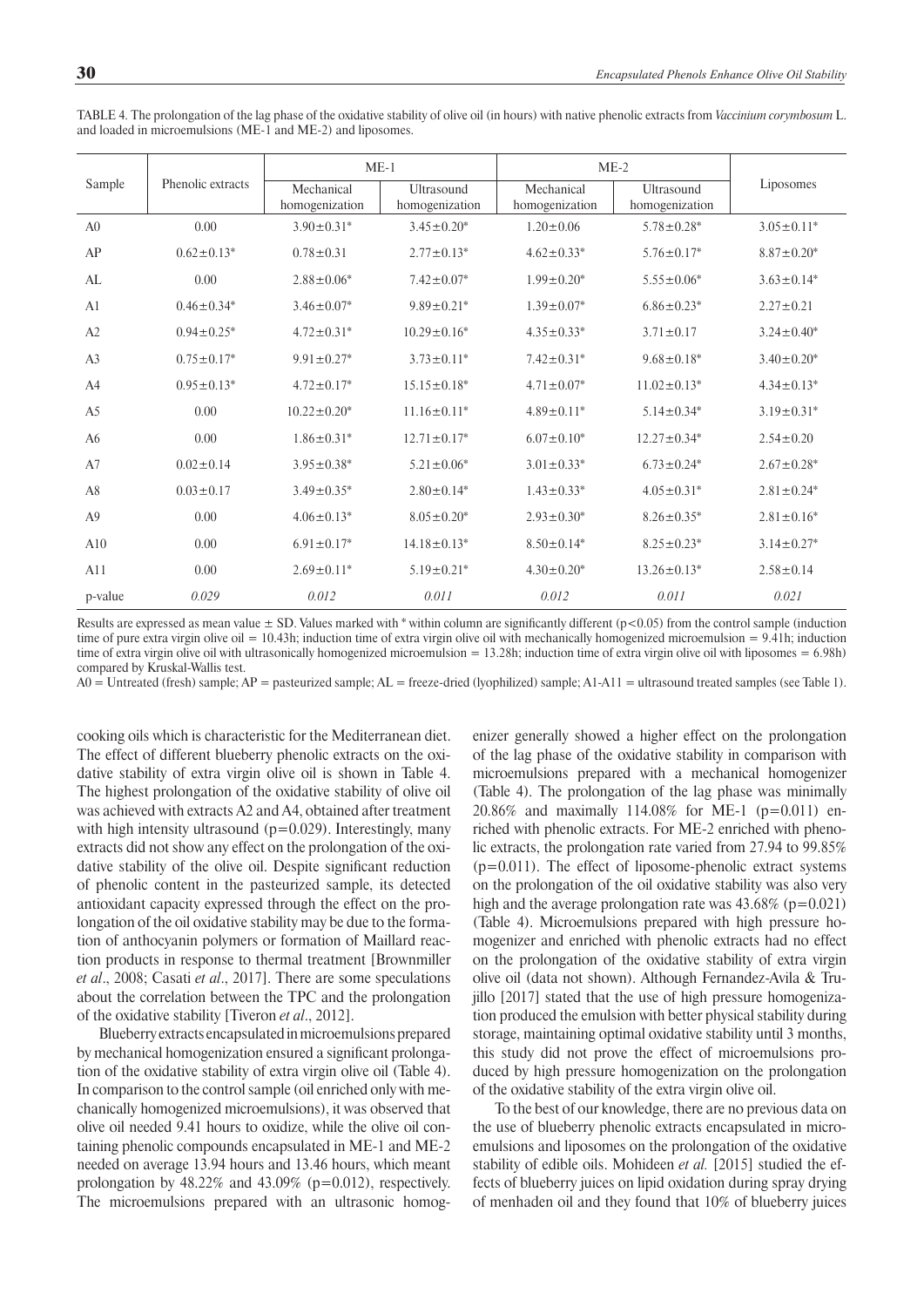reduced lipid oxidation. Li *et al.* [2015] reported that blueberry extract can be successfully used to delay the lipid oxidation during spray drying and the storage of Pollock liver oil. Although it was expected, a correlation between a lower droplet size of ME-2 and a better antioxidant effect of incorporated blueberry extracts than in the case of ME-1 was not found. This indicates that olive oil portion as the main difference in composition between ME-1 and ME-2 could contribute to the final physical properties of the produced emulsion due to its own phenolic content [Giacintucci *et al.*, 2016]. Since the stronger effect on the prolongation of the lag phase of the oxidative stability of microemulsions produced by ultrasound homogenizer in comparison with microemulsions prepared with a mechanical homogenizer cannot be explained by differences in their droplet characteristics, this phenomenon merits further elucidation through investigation on added phenolic extracts partitioning and interface organization induced by these methods. Comparing two delivery systems in our study it was concluded that emulsions gave better results than liposomes. This could be explained by the fact that encapsulated phenolics also protect liposomal phospholipids from peroxidation, through acting as high-level scavengers of radicals [Balanč *et al.*, 2015], as confirmed in the case of resveratrol, rutin, and quercetin encapsulation in liposomes *via* inhibition of malondialdehyde formation [Balanč *et al*., 2015; Cesquini *et al*., 2003]. In that sense, the antioxidant capacity of phenolics is probably partially involved in the anti-peroxidation of phospholipids, not only its action on olive oil, while in the case of microemulsions their antioxidant potential could be fully engaged in prolonging the oxidative stability of the olive oil.

# **CONCLUSIONS**

The present study indicates that the use of freeze drying enhances the phenolic yield in extracts from blueberry fruits in comparison with raw plant material. Influence of high-intensity ultrasound on phenolic compounds was minimal while pasteurization caused significant losses. The most abundant phenolic constituents detected *via* HPLC analysis in all samples were malvidin glycosides.

The obtained results showed that the use of microemulsions and liposome systems can greatly enhance the effect of blueberry phenolic extracts on the prolongation of the oxidation process of extra virgin olive oil. The effect of native blueberry phenolic extracts on the prolongation of the oxidative stability of olive oil was very weak in comparison with the effect of extracts encapsulated in microemulsions and liposomes. Furthermore, the microemulsions prepared by an ultrasound homogenizer showed a higher effect on the prolongation of the oxidative stability than microemulsions prepared with mechanical and high pressure homogenizer. Accordingly, encapsulated natural antioxidants from blueberry may be considered as potential candidates for preserving the oxidative stability of lipid-containing food.

# RESEARCH FUNDING

The authors are grateful to the Ministry of Science and Technology of the Republic of Croatia and the Ministry of Education, Science and Technological Development of the Republic of Serbia for having financed bilateral project entitled "Enhancement of the stability and the bioavailability of selected phytochemicals using different delivery systems and mathematical modelling of an *in vitro* digestion model".

### ACKNOWLEDGEMENTS

The authors would like to thank Dr. Robert Belužić from the Department of Molecular Medicine from the Rudjer Boskovic Institute in Zagreb (Croatia) for the technical help using the high pressure homogenization.

# CONFLICT OF INTERESTS

The authors declare that they have no conflict of interest.

#### **REFERENCES**

- 1. Afrin, S., Gasparrini, M., Forbes-Hernandez, T.Y., Reboredo-Rodriguez, P., Mezzetti, B., Varela-Lopez, A., Giampieri, F., Battino, M. (2016). Promising health benefits of the strawberry: A focus on clinical studies. *Journal of Agricultural and Food Chemistry*, *64*(22), 4435–4449.
- 2. Aladedunye, F., Przybylski, R., Niehaus, K., Bednarz, H., Matthäus, B. (2014). Phenolic extracts from *Crataegus×mordenensis*  and *Prunus virginiana*: Composition, antioxidant activity and performance in sunflower oil.  $LWT - Food Science$  and Tech*nology*, *59*(1), 308–319.
- 3. Asnaashari, M., Tajik, R., Khodaparast, M.H.H. (2015). Antioxidant activity of raspberry (*Rubus fruticosus*) leaves extract and its effect on oxidative stability of sunflower oil. *Journal of Food Science and Technology – Mysore*, *52*(8), 5180–5187.
- 4. Balanč, B.D., Ota, A., Djordjević, V.B., Šentjurc, M., Nedović, V.A., Bugarski, B.M., Ulrih, N.P. (2015). Resveratrol-loaded liposomes: interaction of resveratrol with phospholipids. *European Journal of Lipid Science and Technology*, *117*(10), 1615–1626.
- 5. Barba, F.J., Mariutti, L.R.B., Bragagnolo, N., Mercadante, A.Z., Barbosa-Cánovas, G.V., Orlien, V. (2017). Bioaccessibility of bioactive compounds from fruits and vegetables after thermal and nonthermal processing. *Trends in Food Science & Technology*, *67*(September), 195–206.
- 6. Basu, A., Lyons, T.J. (2012). Strawberries, blueberries, and cranberries in the metabolic syndrome: Clinical perspectives. *Journal of Agricultural and Food Chemistry*, *60*(23), 5687–5692.
- 7. Brownmiller, C., Howard, L.R., Prior, R.L. (2008). Processing and storage effects on monomeric anthocyanins, percent polymeric color, and antioxidant capacity of processed blueberry products. *Journal of Food Science*, *73*(5), H72–H79.
- 8. Casati, C.B., Baeza, R., Sanchez, V. (2017). Comparison of the kinetics of monomeric anthocyanins loss and colour changes in thermally treated Blackcurrant, Maqui Berry and Blueberry pulps from Argentina. *Journal of Berry Research*, *7*(2), 85–96.
- 9. Cesquini, M., Torsoni, M.A., Stoppa, G.R., Ogo, S.H. (2003). t-BOOH-induced oxidative damage in sickle red blood cells and the role of flavonoids. *Biomedicine & Pharmacotherapy*, *57*(3–4), 124–129.
- 10. Chatzidaki, M.D., Mitsou, E., Yaghmur, A., Xenakis, A., Papadimitriou, V. (2015). Formulation and characterization of food-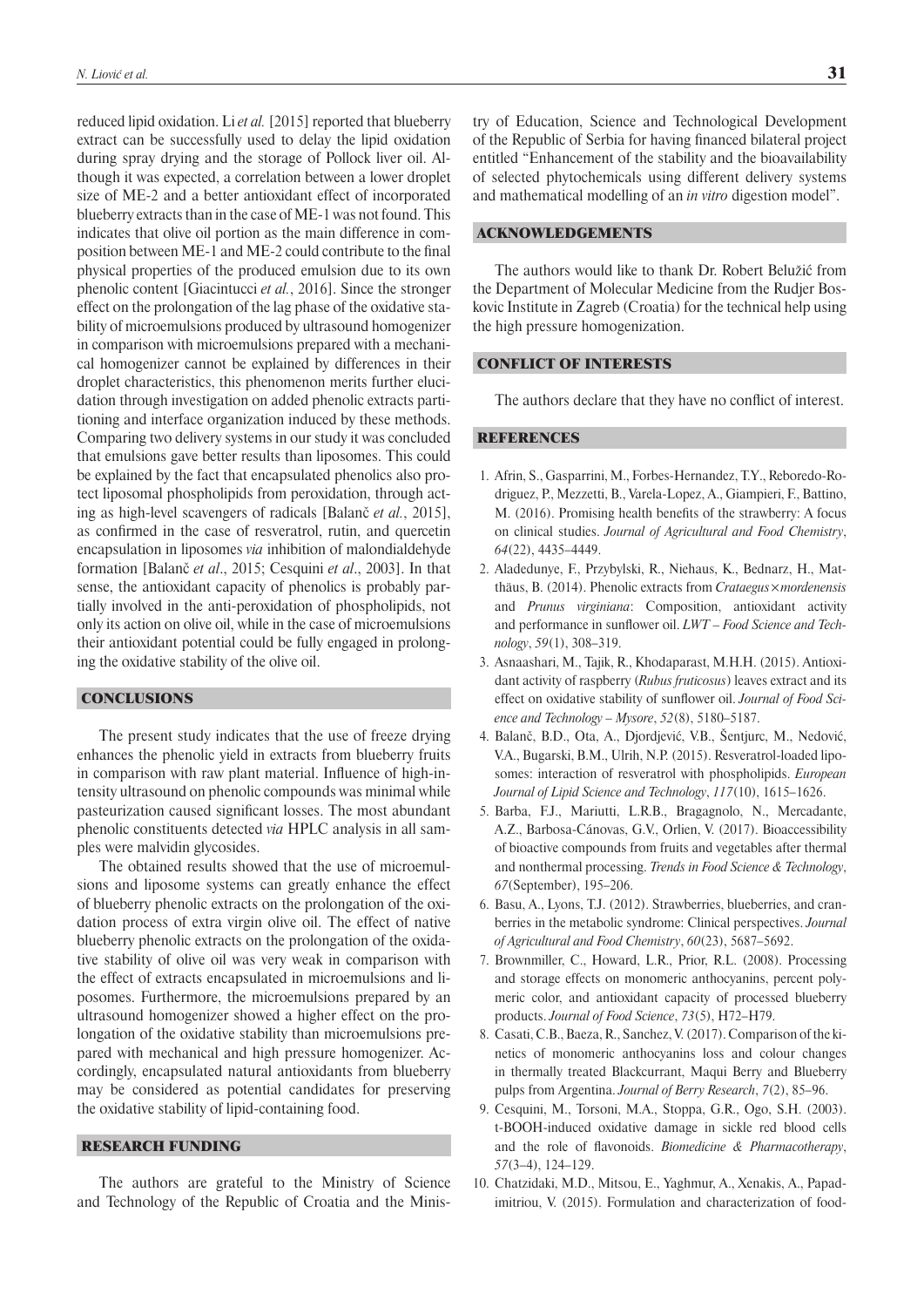grade microemulsions as carriers of natural phenolic antioxidants. *Colloids and Surfaces A: Physicochemical and Engineering Aspects*, *483*(October), 130–136.

- 11. Dragović-Uzelac, V., Savić, Z., Brala, A., Levaj, B., Kovačević, D.B., Biško, A. (2010). Evaluation of phenolic content and antioxidant capacity of blueberry cultivars (*Vaccinium corymbosum* L.) grown in the northwest Croatia. *Food Technology and Biotechnology*, *48*(2), 214–221.
- 12. Drvenica, I., Đorđević, V., Trifković, K., Bojana, B., Steva, L., Bugarski, B., Nedović, V. (2017). Industry-Relevant Encapsulation Technologies for Food and Functional Food Production. In M. Krokida (Ed.), *Thermal and Nonthermal Encapsulation Methods* (1st edition, pp. 221–263). Boca Raton, Florida: CRC Press.
- 13. Eicke, H.F., Borkovec, M., Das-Gupta, B. (1989). Conductivity of water-in-oil microemulsions: a quantitative charge fluctuation model. *The Journal of Physical Chemistry*, *93*(1), 314–317.
- 14. Fernandez-Avila, C., Trujillo, A.J. (2017). Enhanced stability of emulsions treated by Ultra-High Pressure Homogenization for delivering conjugated linoleic acid in Caco-2 cells. *Food Hydrocolloids*, *71*(October), 271–281.
- 15. Giacintucci, V., Di Mattia, C., Sacchetti, G., Neri, L., Pittia, P. (2016). Role of olive oil phenolics in physical properties and stability of mayonnaise-like emulsions. *Food Chemistry*, *213*(December), 369–377.
- 16. Giampieri, F., Forbes-Hernandez, T.Y., Gasparrini, M., Afrin, S., Cianciosi, D., Reboredo-Rodriguez, P., VarelaLopez, A., Quiles, J.L., Mezzetti, B., Battino, M. (2017). The healthy effects of strawberry bioactive compounds on molecular pathways related to chronic diseases. *Annals of the New York Academy of Sciences*, *1398*(1), 62–71.
- 17. Gibis, M., Vogt, E., Weiss, J. (2012). Encapsulation of polyphenolic grape seed extract in polymer-coated liposomes. *Food & Function*, *3*(3), 246–254.
- 18. Gibis, M., Zeeb, B., Weiss, J. (2014). Formation, characterization, and stability of encapsulated hibiscus extract in multilayered liposomes. *Food Hydrocolloids*, *38*(July), 28–39.
- 19. Golmohamadi, A., Möller, G., Powers, J., Nindo, C. (2013). Effect of ultrasound frequency on antioxidant activity, total phenolic and anthocyanin content of red raspberry puree. *Ultrasonics Sonochemistry*, *20*(5), 1316–1323.
- 20. Gómez-Mascaraque, L.G., Casagrande Sipoli, C., de La Torre, L.G., López-Rubio, A. (2017). Microencapsulation structures based on protein-coated liposomes obtained through electrospraying for the stabilization and improved bioaccessibility of curcumin. *Food Chemistry*, *233*(October), 343–350.
- 21. Gortzi, O., Lalas, S., Chinou, I., Tsaknis, J. (2008). Reevaluation of bioactivity and antioxidant activity of *Myrtus communis* extract before and after encapsulation in liposomes. *European Food Research and Technology*, *226*(3), 583–590.
- 22. Haminiuk, C.W.I., Maciel, G.M., Plata-Oviedo, M.S.V., Peralta, R.M. (2012). Phenolic compounds in fruits – an overview. *International Journal of Food Science and Technology*, *47*(10), 2023– –2044.
- 23. Helrich, K. (1990). *Official Methods of Analysis: 930.04 Moisture Content in Plants* (15th editi, Vol. 1). Arlington, Virginia, USA: AOAC.
- 24. Howard, L.R., Brownmiller, C., Mauromoustakos, A., Prior, R.L. (2016). Improved stability of blueberry juice anthocyanins

by acidifi cation and refrigeration. *Journal of Berry Research*, *6*(2), 189–201.

- 25. Huang, H., Chen, G., Liao, D., Zhu, Y., Xue, X. (2016). Effects of berries consumption on cardiovascular risk factors: a metaanalysis with trial sequential analysis of randomized controlled trials. *Scientific Reports*, 6(March), 23625.
- 26. Isailović, B.D., Kostić, I.T., Zvonar, A., Đordević, V.B., Gašperlin, M., Nedović, V.A., Bugarski, B.M. (2013). Resveratrol loaded liposomes produced by different techniques. *Innovative Food Science and Emerging Technologies*, *19*(July), 181–189.
- 27. Jafari, S.M., He, Y., Bhandari, B. (2006). Nano-emulsion production by sonication and microfluidization  $- A$  comparison. *International Journal of Food Properties*, *9*(3), 475–485.
- 28. Juttulapa, M., Piriyaprasarth, S., Takeuchi, H., Sriamornsak, P. (2017). Effect of high-pressure homogenization on stability of emulsions containing zein and pectin. *Asian Journal of Pharmaceutical Sciences*, *12*(1), 21–27.
- 29. Keinänen, M., Julkunen-Tiitto, R. (1996). Effect of sample preparation method on birch (*Betula pendula* Roth) leaf phenolics. *Journal of Agricultural and Food Chemistry*, *44*(9), 2724–2727.
- 30. Li, J., Solval, K.M., Alfaro, L., Zhang, J., Chotiko, A., Delgado, J.L.B., Chouljenko, A., Bankston, D., Bechtel, P.J Sathivel, S. (2015). Effect of blueberry extract from blueberry pomace on the microencapsulated fish oil. *Journal of Food Processing and Preservation*, *39*(2), 199–206.
- 31. Lu, W., Kelly, A.L., Miao, S. (2016). Emulsion-based encapsulation and delivery systems for polyphenols. *Trends in Food Science & Technology*, *47*(January), 1–9.
- 32. McClements, D.J. (2012). Nanoemulsions versus microemulsions: terminology, differences, and similarities. *Soft Matter*, *8*(6), 1719–1729.
- 33. Michalska, A., Lysiak, G. (2015). Bioactive compounds of blueberries: Post-harvest factors influencing the nutritional value of products. *International Journal of Molecular Sciences*, *16*(8), 18642–18663.
- 34. Mohideen, F.W., Stine, J., Bechtel, P.J., Solval, K.M., Bankston, J.D., Sathivel, S. (2015). Effects of blueberry (*Vaccinium corymbosum*) juice on lipid oxidation during spray drying of microencapsulated menhaden Oil. *International Journal of Food Properties*, *18*(5), 1139–1153.
- 35. Može, Š., Polak, T., Gašperlin, L., Koron, D., Vanzo, A., Ulrih, N.P., Abram, V. (2011). Phenolics in Slovenian bilberries (*Vaccinium myrtillus* L.) and blueberries (*Vaccinium corymbosum* L.). *Journal of Agricultural and Food Chemistry*, *59*(13), 6998–7004.
- 36. Neveu, V., Perez-Jiménez, J., Vos, F., Crespy, V., du Chaffaut, L., Mennen, L., Knox, C., Eisner, R., Cruz, J., Wishart, D., Scalbert, A. (2010). Phenol-Explorer: an online comprehensive database on polyphenol contents in foods. *Database*, art. no. bap024.
- 37. Nile, S.H., Park, S.W. (2014). Edible berries: Bioactive components and their effect on human health. *Nutrition*, *30*(2), 134–144.
- 38. Pérez-Jiménez, J., Neveu, V., Vos, F., Scalbert, A. (2010). Identification of the 100 richest dietary sources of polyphenols: an application of the Phenol-Explorer database. *European Journal of Clinical Nutrition*, *64*(Suppl 3), S112–S120.
- 39. Perrett, S., Golding, M., Williams, W.P. (1991). A simple method for the preparation of liposomes for pharmaceutical applications: Characterization of the liposomes. *Journal of Pharmacy and Pharmacology*, *43*(3), 154–161.